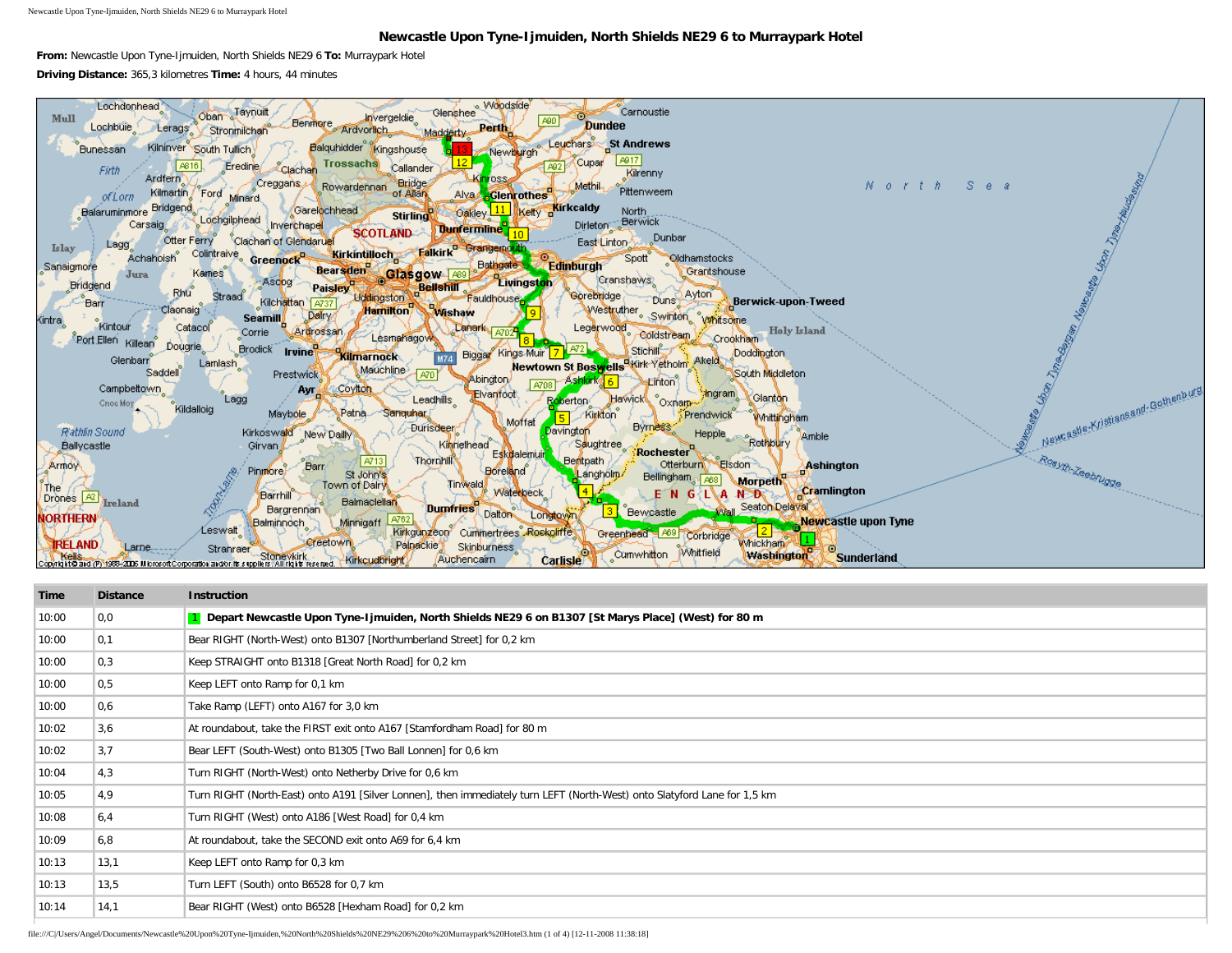| 10:14 | 14,3  | Turn RIGHT (North) onto B6318 [Military Road] for 0,8 km                                |
|-------|-------|-----------------------------------------------------------------------------------------|
| 10:15 | 15,1  | Bear RIGHT (North) onto B6318 for 0,3 km                                                |
| 10:15 | 15,4  | Turn LEFT (West) onto B6318 [Military Road] for 2,3 km                                  |
| 10:17 | 17,6  | Keep STRAIGHT onto B6318 for 2,8 km                                                     |
| 10:19 | 20,4  | 2 At Harlow Hill, stay on B6318 (West) for 14,7 km                                      |
| 10:28 | 35,1  | Keep STRAIGHT onto B6318 [Brunton Bank] for 1,4 km                                      |
| 10:29 | 36,4  | Keep STRAIGHT onto B6318 for 27,0 km                                                    |
| 10:46 | 63,5  | Keep STRAIGHT onto B6318 [Glenwhelt Bank] for 1,0 km                                    |
| 10:47 | 64,5  | Keep STRAIGHT onto B6318 [Greenhead Bank] for 20 m                                      |
| 10:47 | 64,5  | Turn RIGHT (North) onto B6318 for 2,9 km                                                |
| 10:49 | 67,4  | Keep STRAIGHT onto B6318 [Railway Terrace] for 60 m                                     |
| 10:49 | 67,5  | Keep STRAIGHT onto B6318 for 0,6 km                                                     |
| 10:50 | 68,0  | Turn LEFT to stay on B6318 for 30,0 km                                                  |
| 11:09 | 98,1  | Turn RIGHT (North) onto Local road(s) for 0,1 km                                        |
| 11:09 | 98,2  | 3 At Catlowdy, return South on Local road(s) for 0,1 km                                 |
| 11:09 | 98,4  | Turn RIGHT (West) onto B6318 for 4,7 km                                                 |
| 11:13 | 103,0 | Bear LEFT (West) onto B6357, then immediately turn RIGHT (North) onto B6318 for 10,2 km |
| 11:20 | 113,2 | Turn RIGHT (East) onto A7 for 1,6 km                                                    |
| 11:23 | 114,8 | Turn LEFT (West) onto B7068 [Thomas Telford Road] for 0,2 km                            |
| 11:23 | 115,0 | 4 At Langholm, stay on B7068 [Thomas Telford Road] (West) for 40 m                      |
| 11:23 | 115,0 | Keep STRAIGHT onto B709 [Thomas Telford Road] for 0,2 km                                |
| 11:24 | 115,2 | Keep STRAIGHT onto B709 for 40,7 km                                                     |
| 11:50 | 155,8 | Turn LEFT (South) onto Local road(s) for 70 m                                           |
| 11:51 | 155,9 | 5 At Ettrick, return North on Local road(s) for 70 m                                    |
| 11:51 | 156,0 | Bear LEFT (North) onto B709 for 5,6 km                                                  |
| 11:55 | 161,6 | Bear RIGHT (East) onto B7009 for 22,4 km                                                |
| 12:09 | 184,0 | Keep STRAIGHT onto B7009 [Ettrick Road] for 0,3 km                                      |
| 12:10 | 184,3 | Bear RIGHT (East) onto A707 [Yarrow Terrace] for 0,7 km                                 |
| 12:11 | 184,9 | 6 At Selkirk, turn LEFT (West) onto A7 [Ettrick Terrace] for 3,5 km                     |
| 12:15 | 188,4 | Turn LEFT (North-West) onto Local road(s) for 1,1 km                                    |
| 12:16 | 189,5 | Turn LEFT (West) onto B7060 for 3,3 km                                                  |
| 12:19 | 192,8 | Bear RIGHT (North-West) onto A707 for 3,8 km                                            |
| 12:22 | 196,6 | Bear LEFT (West) onto Local road(s) for 0,1 km                                          |
| 12:22 | 196,7 | Turn LEFT (South) onto Local road(s) for 9,1 km                                         |
| 12:29 | 205,8 | Bear LEFT (South-West) onto Local road(s) for 3,3 km                                    |
| 12:32 | 209,1 | Bear LEFT (South) onto B709 for 1,1 km                                                  |
| 12:33 | 210,2 | Turn RIGHT (West) onto B7062 for 10,5 km                                                |
| 12:41 | 220,8 | Keep STRAIGHT onto B7062 [Kingsmeadows Road] for 1,1 km                                 |
| 12:42 | 221,9 | Keep STRAIGHT onto B7062 for 0,2 km                                                     |
| 12:43 | 222,1 | Keep STRAIGHT onto A72 for 40 m                                                         |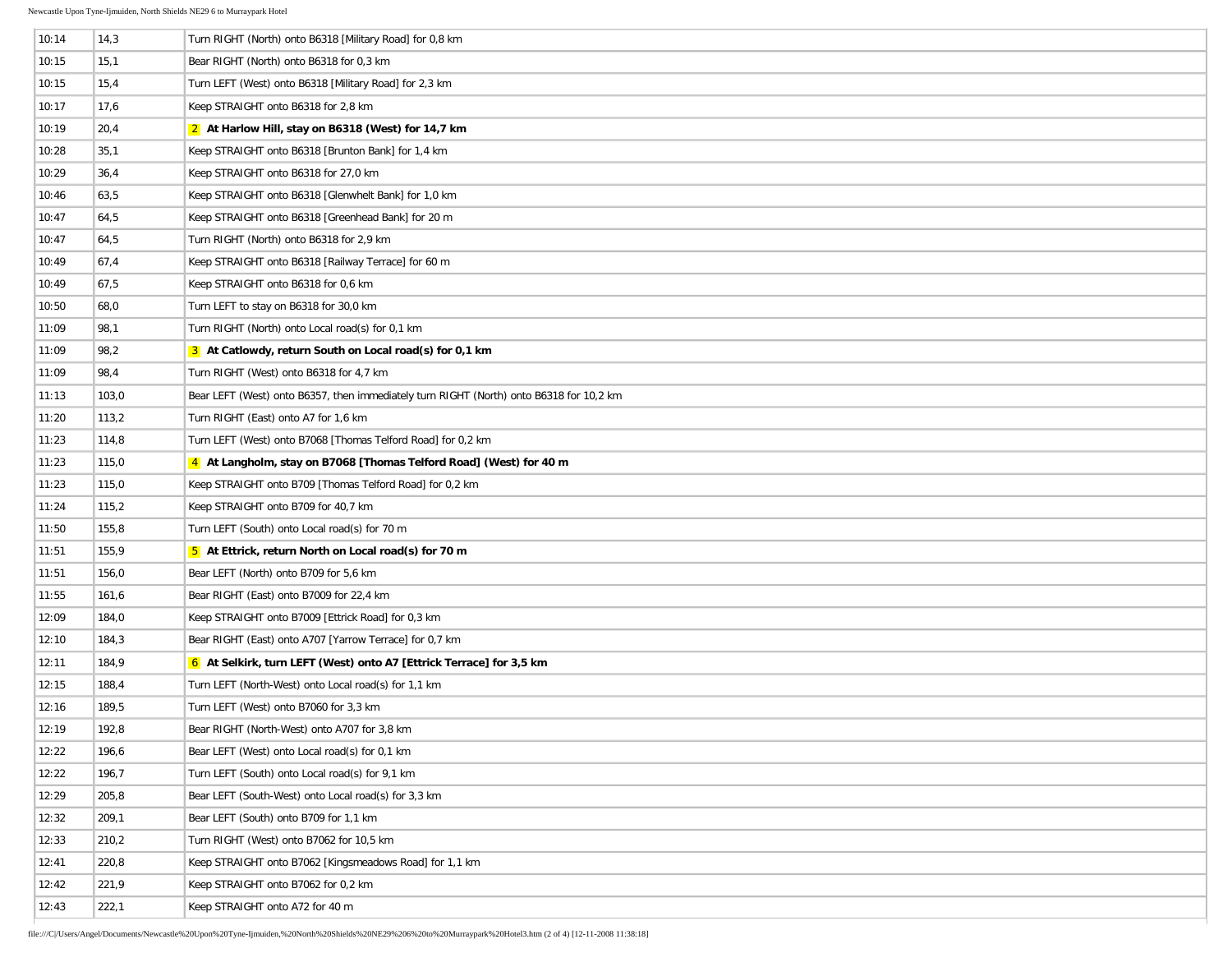| 12:43 | 222,1 | 7 At Peebles, stay on A72 (North) for 15,7 km                                                                                                                                      |
|-------|-------|------------------------------------------------------------------------------------------------------------------------------------------------------------------------------------|
| 12:54 | 237,8 | Turn RIGHT (North) onto Local road(s) for 80 m                                                                                                                                     |
| 12:54 | 237,9 | Turn RIGHT (North-East) onto A701 for 0,3 km                                                                                                                                       |
| 12:54 | 238,2 | 8 At Blyth Bridge, stay on A701 (North-East) for 8,5 km                                                                                                                            |
| 12:59 | 246,7 | Turn LEFT (North-West) onto Local road(s) for 6,3 km                                                                                                                               |
| 13:05 | 253,1 | Turn RIGHT (North) onto A702 for 0,9 km                                                                                                                                            |
| 13:07 | 253,9 | 9 At Carlops, stay on A702 (East) for 3,1 km                                                                                                                                       |
| 13:09 | 257,0 | Keep RIGHT onto A766 for 4,0 km                                                                                                                                                    |
| 13:12 | 261,0 | Turn LEFT (North) onto Local road(s) for 1,8 km                                                                                                                                    |
| 13:14 | 262,8 | Turn RIGHT (East) onto A702 for 6,8 km                                                                                                                                             |
| 13:19 | 269,7 | At roundabout, take the FIRST exit onto A702 [Biggar Road] for 70 m                                                                                                                |
| 13:19 | 269,8 | Take Ramp (LEFT) onto A720 [The City of Edinburgh Bypass] for 9,9 km towards A720 / A90 / M8 / M9 / Forth Road Bridge /<br>Glasgow / Stirling / Edinburgh West and North / Airport |
| 13:26 | 279,7 | At roundabout, take the SECOND exit onto Ramp for 0,5 km                                                                                                                           |
| 13:26 | 280,2 | Merge onto A8 [Glasgow Road] for 0,3 km                                                                                                                                            |
| 13:26 | 280,4 | Bear LEFT (North) onto A902 [Maybury Road] for 0,8 km                                                                                                                              |
| 13:27 | 281,2 | Turn LEFT (West) onto Craigs Road, then immediately turn RIGHT (North) onto Cammo Walk for 1,5 km                                                                                  |
| 13:29 | 282,7 | Turn RIGHT (East) onto Cammo Road for 0,4 km                                                                                                                                       |
| 13:30 | 283,1 | Turn LEFT (North-West) onto A90 [Queensferry Road] for 12,2 km                                                                                                                     |
| 13:38 | 295,4 | At Exit 1, keep LEFT onto Ramp for 0,3 km towards A985 / A921 / Kincardine Br. / Inverkeithing                                                                                     |
| 13:38 | 295,7 | At roundabout, take the FIRST exit onto A985 [Admiralty Road] for 90 m                                                                                                             |
| 13:38 | 295,8 | Turn RIGHT (North) onto Harley Street for 0,3 km                                                                                                                                   |
| 13:39 | 296,1 | Turn LEFT (West) onto Park Road for 1,1 km                                                                                                                                         |
| 13:41 | 297,3 | At roundabout, take the THIRD exit onto B980 [Kings Road] for 0,1 km                                                                                                               |
| 13:42 | 297,4 | Turn LEFT (West) onto Kings Road for 0,3 km                                                                                                                                        |
| 13:42 | 297,7 | Turn LEFT (West) onto Primrose Lane for 0,9 km                                                                                                                                     |
| 13:44 | 298,5 | Turn RIGHT (North) onto Grange Road for 2,6 km                                                                                                                                     |
| 13:47 | 301,1 | Road name changes to Elgin Street for 0,5 km                                                                                                                                       |
| 13:48 | 301,6 | Turn LEFT (West) onto B9156 [West Nethertown Street], then immediately turn RIGHT (West) onto Milton Green for 0,2 km                                                              |
| 13:50 | 301,8 | Road name changes to Lovers Loan for 0,3 km                                                                                                                                        |
| 13:51 | 302,2 | Turn RIGHT (North-West) onto Coal Road for 0,7 km                                                                                                                                  |
| 13:52 | 302,8 | Turn RIGHT (East) onto A907 [Pittencrieff Street] for 0,8 km                                                                                                                       |
| 13:53 | 303,6 | Turn LEFT (North) onto A823 [Pilmuir Street] for 0,2 km                                                                                                                            |
| 13:54 | 303,8 | 10 At Dunfermline, stay on A823 [Pilmuir Street] (North) for 15,4 km                                                                                                               |
| 14:05 | 319,2 | Bear RIGHT (North) onto A977 for 0.1 km                                                                                                                                            |
| 14:05 | 319,3 | 11 At Powmill, stay on A977 (North) for 1,1 km                                                                                                                                     |
| 14:06 | 320,4 | Turn LEFT (North-West) onto A823 for 2,7 km                                                                                                                                        |
| 14:07 | 323,2 | Turn RIGHT (North) onto A91 for 0,2 km                                                                                                                                             |
| 14:07 | 323,4 | Road name changes to A823 for 0,3 km                                                                                                                                               |
| 14:08 | 323,6 | Bear RIGHT (North) onto B934 for 14,5 km                                                                                                                                           |
|       |       |                                                                                                                                                                                    |